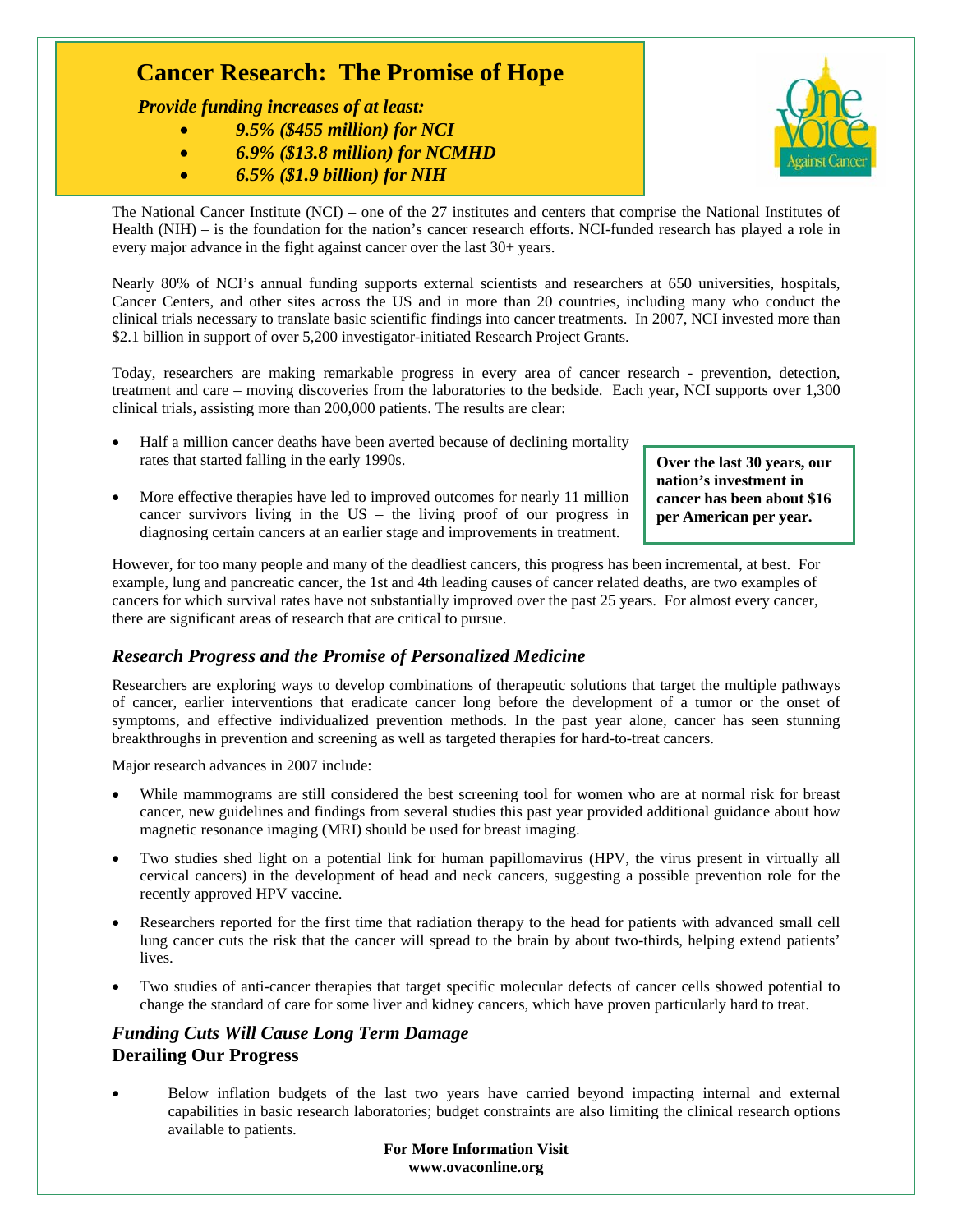- Fewer clinical trials have been started and fewer patients have been enrolled in available trials. This slows our ability to improve the standard of care for cancer patients through new drugs, devices, or interventions.
- NCI's Clinical Trial Cooperative Groups, which promote and support clinical trials of new cancer treatments, explore methods of cancer prevention and early detection, and study quality of life issues and rehabilitation during and after treatment, saw their funding cut by nearly 11% between 2002 and 2006.

#### **Draining Our Workforce**

- Five consecutive years of stagnant NIH funding is taking a toll on the American medical research enterprise, and is deterring promising young researchers from pursuing careers in medical science.
- The average age of a first-time NIH grant recipient is now 43 -- up from 39 in 1990.
- In competition for limited resources, scientists at every point along the academic research pipeline are feeling the destructive effects. Below inflation funding means the loss of a laboratory technician or two, a graduate student not brought into the lab, a postdoctoral fellow not hired,

or research that must be scaled back to the point that scientific progress is significantly slowed and some opportunities are lost.

• Absent adequate funding, we risk losing a generation of young investigators to other careers and other countries, and with them, a generation of promising research that could cure disease for millions for whom no cure currently exists. Other countries, from Singapore to Switzerland, are making investment in biomedical sciences high national priorities. The availability of state-of-the-art infrastructure and adequate research dollars is attractive to investigators at a time when NIH/NCI purchasing power is dropping.

#### *Cancer Funding at a Glance*

From 1998 through 2003, NIH saw a doubling of its budget, providing – among other things – for significant new investments in cancer research. Since 2003, funding has fallen behind medical inflation and in 2006, the NIH budget was cut for the first time in 35 years. It was the first year that NCI saw its budget cut in more than a decade.

At the same time as we are beginning to see the breakthroughs resulting from our consistent efforts to fund medical research, the NIH and NCI budgets are falling further and further behind. Our continued success is directly tied to our sustained commitment to adequate funding.



Our population is aging rapidly, and cancer is largely a disease of aging. As a result, NCI estimates that by 2017… the total economic burden of cancer in the United States will be *\$1.82 trillion*.

> *-John Niederhuber NCI Director (May 2008)*

**For More Information Visit www.ovaconline.org**